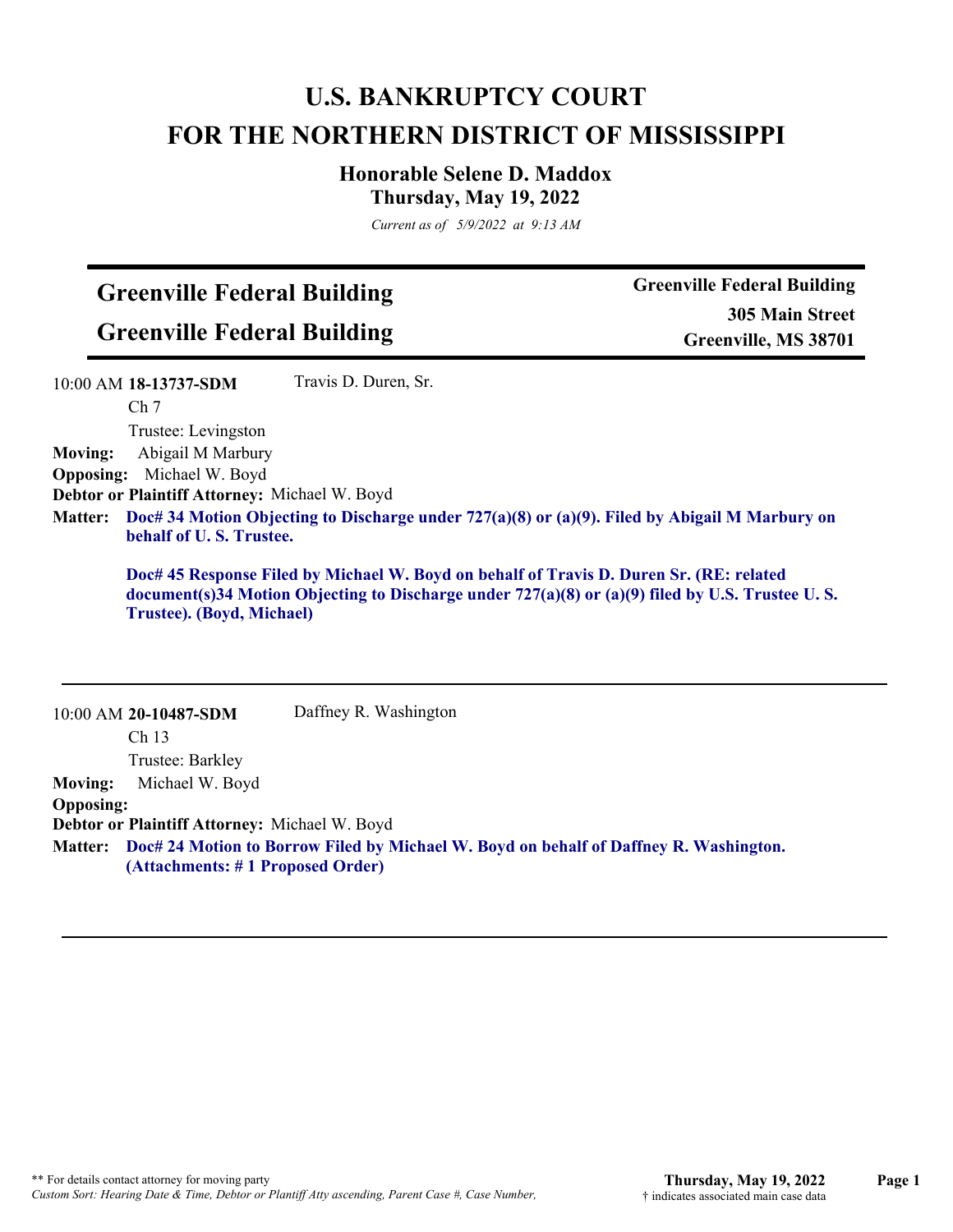|                                  | 10:00 AM 22-10005-SDM                                                                                                                                 | <b>Tiffaney R Davis</b>                                                                                                                                                                                  |
|----------------------------------|-------------------------------------------------------------------------------------------------------------------------------------------------------|----------------------------------------------------------------------------------------------------------------------------------------------------------------------------------------------------------|
| <b>Moving:</b><br><b>Matter:</b> | Ch <sub>13</sub><br>Trustee: Barkley<br>Locke D. Barkley<br><b>Opposing:</b> J. Madison Brooks III<br>Debtor or Plaintiff Attorney: J. Madison Brooks | Doc# 26 Objection to Confirmation of Chapter 13 Plan Filed by Locke D. Barkley on behalf of                                                                                                              |
|                                  | <b>Locke D. Barkley</b><br>Barkley). (Brooks, J.)                                                                                                     | Doc# 34 Response Filed by J. Madison Brooks III on behalf of Tiffaney R Davis (RE: related<br>document(s)26 Objection to Confirmation of the Chapter 13 Plan filed by Trustee Locke D.                   |
|                                  | 10:00 AM 22-10962-SDM                                                                                                                                 | Melvin Lee Davis and                                                                                                                                                                                     |
|                                  | Ch 13                                                                                                                                                 | Denise Darsel Davis                                                                                                                                                                                      |
|                                  | Trustee: Vardaman                                                                                                                                     |                                                                                                                                                                                                          |
|                                  |                                                                                                                                                       |                                                                                                                                                                                                          |
| <b>Moving:</b>                   | William C. Cunningham                                                                                                                                 |                                                                                                                                                                                                          |
| <b>Opposing:</b>                 |                                                                                                                                                       |                                                                                                                                                                                                          |
| <b>Matter:</b>                   |                                                                                                                                                       | Debtor or Plaintiff Attorney: William C. Cunningham<br>Doc# 5 Motion to Extend Automatic Stay under $362(c)(3)(B)$ Filed by William C. Cunningham on<br>behalf of Denise Darsel Davis, Melvin Lee Davis. |

Ch 13 Trustee: Barkley

**Moving:** W. Heath Franklin

**Opposing:** Locke D. Barkley

**Debtor or Plaintiff Attorney:** W. Heath Franklin

**Doc# 31 Motion to Borrow for Vehicle Purchase Filed by W. Heath Franklin on behalf of Melissa Matter: Page. (Franklin, W.)**

**Doc# 36 Objection Filed by Locke D. Barkley on behalf of Locke D. Barkley (RE: related document(s)31 Motion to Borrow filed by Debtor Melissa Page). (Barkley, Locke)**